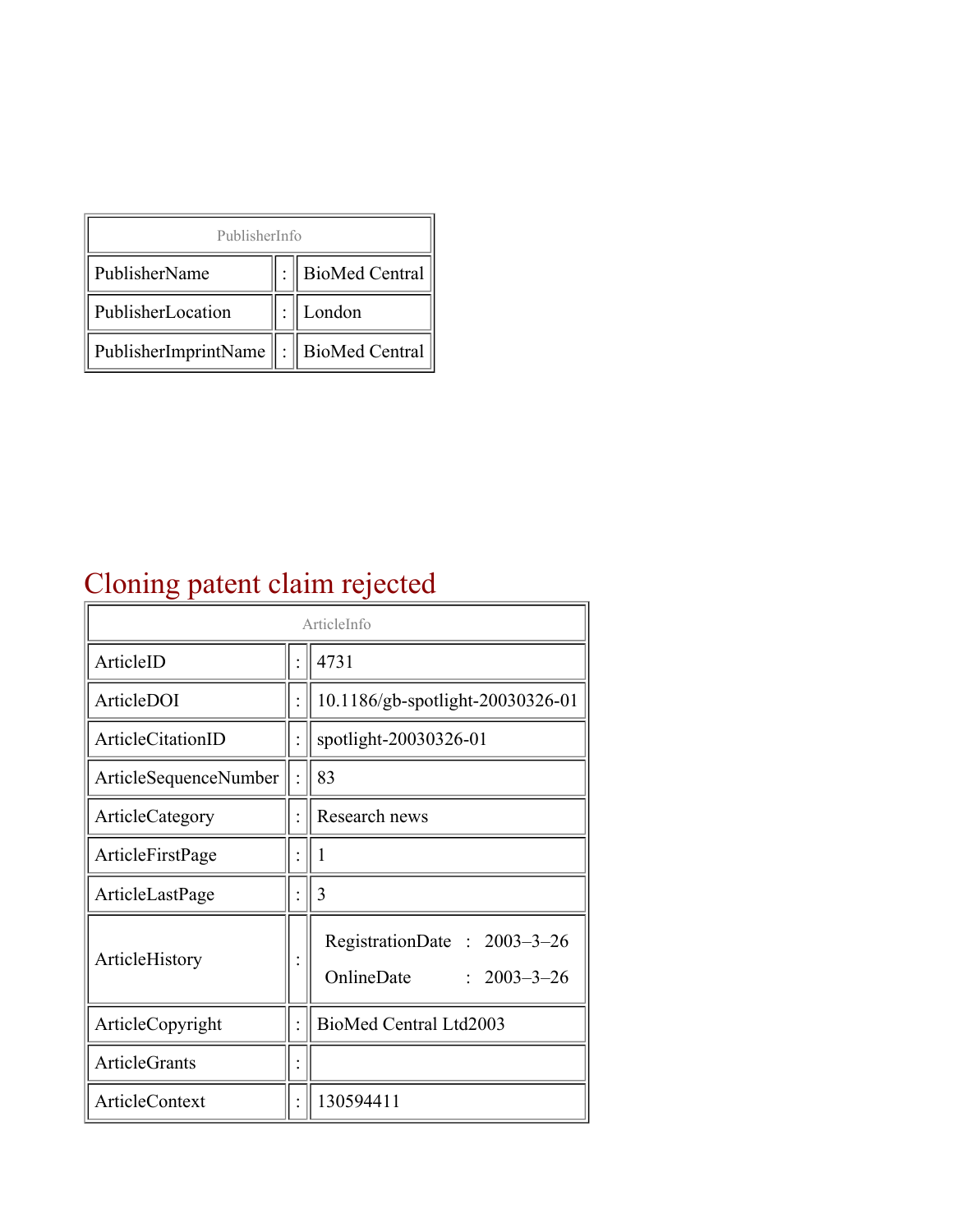Infigen Inc. last week lost a bid to upset patents held by [Advanced Cell Technology](#page-2-0) (ACT) for use of "proliferating somatic cells for the cloning of non-human animals." [Infigen](#page-2-1) waited too long - more than a year - to press its claim against ACT, a three-judge panel of the Board of Patent Appeals and Interferences of the US Patent and Trademark Office ruled March 18, leaving the lives of researchers only slightly less complicated than before.

Working amid a welter of claims and cross-claims over cloning techniques, scientists are continuing to genetically engineer animals to produce biotherapeutics and [organs for transplantt](#page-2-2)o humans, as well as animals for research and food purposes. The dispute between Infigen of DeForest, Wis., and ACT, of Worcester, Mass., centered on pig cloning efforts.

"We keep moving forward, and we think we're protected," said [Randall S. Prather,](#page-2-3) the University of Missouri-Columbia professor of reproductive biotechnology who led a research team that, in 2001, announced the first successful clone of a miniature swine genetically engineered for animal-to-human transplantation.

Prather produced the knock-out mini-swine in collaboration with Immerge BioTherapeutics, Inc., a joint venture of Novartis Pharma AG and BioTransplant Incorporated. Immerge holds licenses from both ACT and Infigen, the winner and loser, respectively, of the patent dispute decided last week.

"We are moving forward quite rapidly with work in early pig embryo development," Prather said. "I don't worry too much about the patent picture, but you have to keep it in the back of your mind."

ACT and Infigen are still involved in tugs-of-war over animal cloning patents with [Geron Corp.](#page-2-4), the California biotech which bought rights to the technology that produced Dolly, the first cloned mammal.

At the end of the day, animal cloning technology will not be the exclusive province of any one company, predicted David J. Earp, Geron's vice president of intellectual property. "There is not going to be a single dominant patent. There are a number of claims on different aspects of the technology. Geron will have a portfolio of a number of patents, and I believe it will be the dominant one in the field."

Geron licenses the nuclear transfer technology it bought from the Roslin Institute in Scotland to Canadian researchers working on transgenic goats and to Australian scientists working to clone prize dairy bulls, among others. Geron also continues to fund work at Roslin, taking advantage of the cloning pioneers' expertise in gene targeting.

Both ACT and Infigen are working on clones to produce biopharmaceuticals, such as therapeuticprotein producing milk, and organs for transplant.

In the fall of 2000, the first pig clones designed as living transplant tissue factories were born as the result of the work Prather's team did with Immerge, which has a research collaboration with Infigen and licenses technology from ACT.